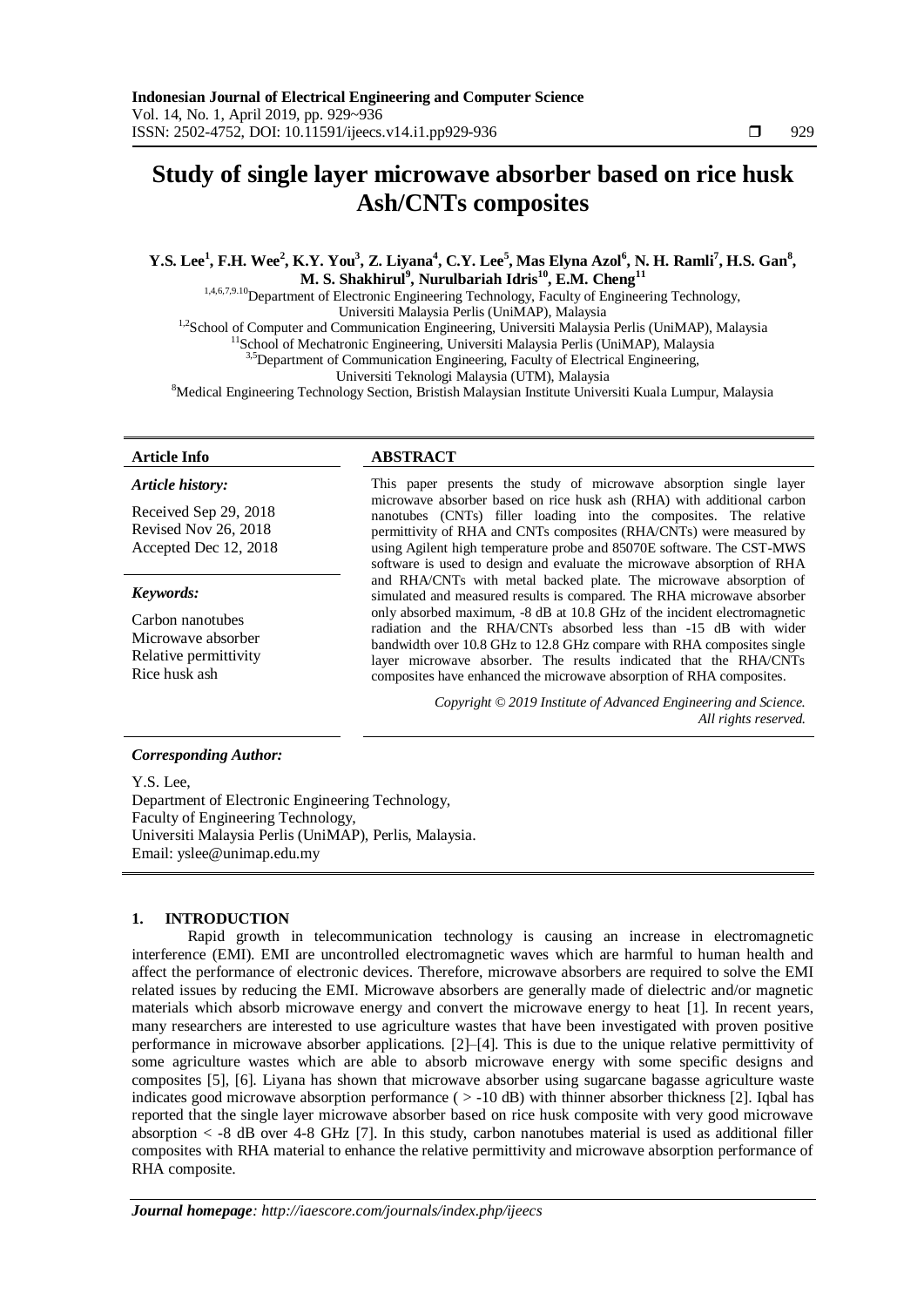#### **2. SINGLE LAYER ABSORBER**

Single layer microwave absorbers can be classified into impedance matching and resonant absorbers, the following discussion was about single layer absorbers that have features on both of these classifications. These features typically are an impedance matching or so called quarter wavelength resonant layers. To identify the use of those composite materials in microwave application, it is important to determine their electromagnetic properties. In dielectric absorbers, there is no magnetic loss component involved in the absorbers; hence the absorption capability of dielectric absorbers depends on relative permittivity and thickness of the single layer structure.

Testing the reflectivity characteristics of each composite meant for aiding in the design of single layered MAMs was performed using the equivalent theory shown in Figure 1 [8]. The absorption capability of a single layer is determined by dielectric losses within the material and by impedance matching conditions. On the other hand, the absorption performance is determined by the intrinsic properties of the absorbing layer, such as impedance and relative permittivity [9]. The extrinsic parameters are the thickness of absorbing layer and operating frequency. Figure 2 shows illustration of the incidence, reflecting and transmitting of the electromagnetic wave through the composite materials of single absorber.



Figure 1. Microwave absorbing layer using an equivalent electric circuit explanation





The air impedance assumed as free space,  $Z_0 = 377$  ohm, the metal back plate (PEC) as load impedance,  $Z_L = 0$  ohm,  $Z_{in}$  wave impedance at the air to absorber interface ohm, and  $I_i$  is the current equivalent. According to the transmission line theory, the reflectivity (RL) of a metal backed single absorbing layer can be optimized with the following (1) [10]:

$$
RL(dB) = 20log \left| \frac{z_{in-1}}{z_{in+1}} \right| \tag{1}
$$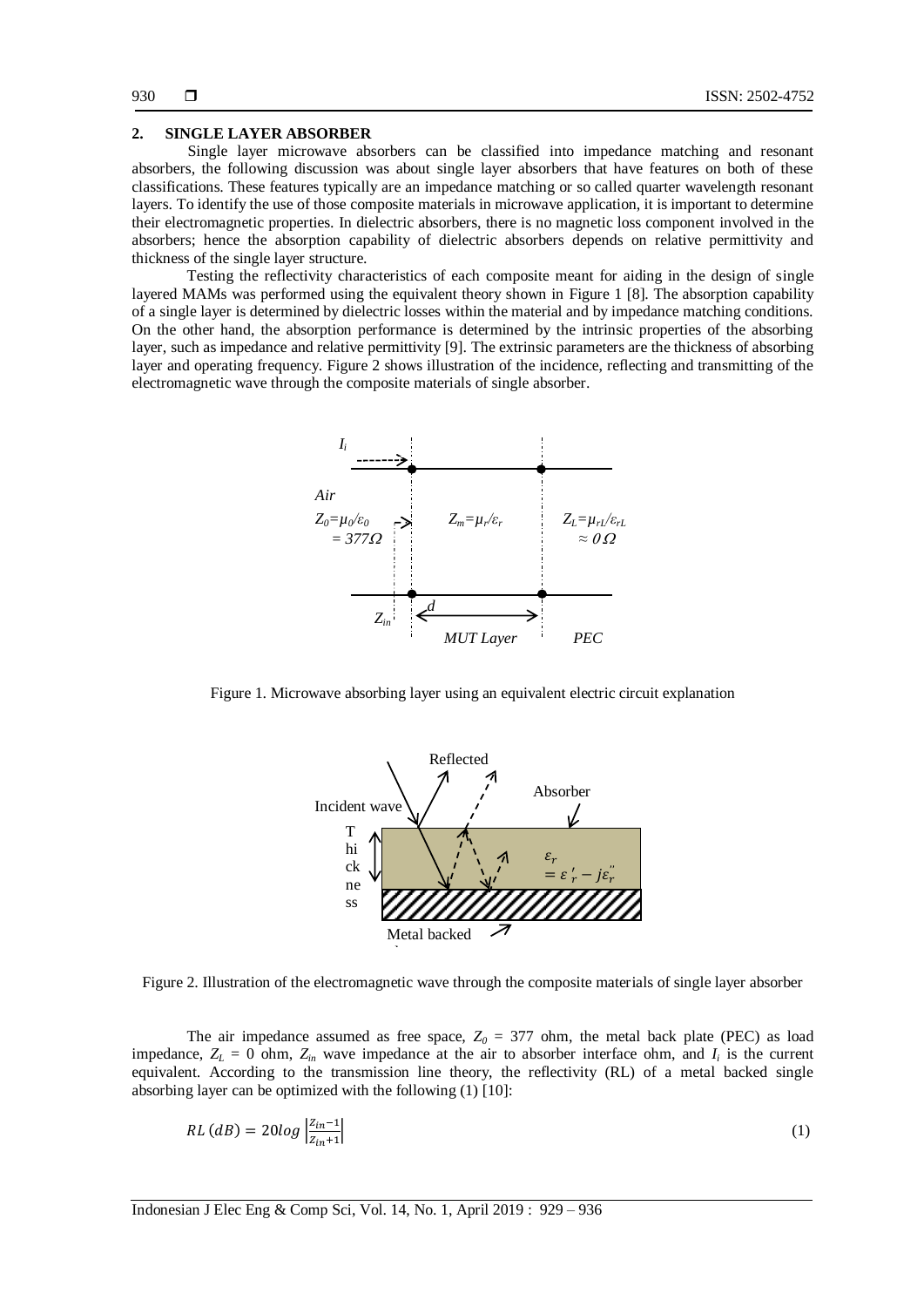<span id="page-2-0"></span>931

where  $Z_{in}$ , the normalized input impedance of the absorbing layer, was related to the characteristic of the material by the following (2) [11]:

$$
Z_{in} = \sqrt{\frac{\mu_r}{\varepsilon_r}} \tanh(j2\pi f d\sqrt{\mu_r \varepsilon_r})
$$
\n(1)

where  $d$  is the thickness of the absorbing layer,  $f$  is the operation frequency,  $\varepsilon_r$  is the relative permittivity, and  $u_r$  is the magnetic properties of the material.

In order to investigate the single layer absorber consideration of the minimum RL (*RLmin*) and its corresponding frequency (matching frequency, *fm*) of various weight percentages of RHA and RHA/CNT composite is needed. RL<sub>min</sub> decreases with increasing CNT filler loadings, which in turn leads to improved efficiency in microwave EM absorption. By decreasing the thickness of absorbers, the RL<sub>min</sub> increases to slightly higher frequencies. This is because the microwave absorbing performance of a layer is dependent on both the microwave wavelength and the inherent characteristic of the material. If the real part of  $Z_{in}$  is close to Z<sub>0</sub> the matching condition 377 ohm and the RL<sub>dB</sub> values  $\approx -\infty$  in dB, then, the impedance matching occurs at the frequency that equals to the matching wavelength of absorber thickness [12]. This makes the matching layer materials narrow band absorbers when the thickness of the layer satisfies ([3\).](#page-2-0) 

$$
d_m = \frac{n}{4} \lambda_m = \frac{n}{4} \frac{\lambda_0}{\sqrt{|\mu_r||\varepsilon_r|}} (n = 1, 3, 5, ....)
$$
 (2)

Where  $d_m$  is the matching thickness and  $\Box_m$  is the matching wavelength. These absorbers are made using an intermediate impedance and quarter wavelength thickness for absorption at microwave frequencies.

In this study, the optimization of single layer microwave absorbers was studied using CST-MWS software. The software settings were set to determine the reflectivity,  $S_{II}$  values in dB for varying thickness in the frequency range 2 to18 GHz. In the parameter sweep, the template-based post processing options in CST-MWS were used to search the minimum values of the reflectivity for each value of thickness in the entire frequency sweep 2 GHz to 18 GHz. The boundary conditions, the solver settings, the parameter sweep and design of a single layer absorber are shown in Figure 3. From the design simulation, the RL module can be evaluated by the reflectivity of the RHA and RHA/CNT single layer absorber in normal incident angle by using bi-static technique.



Figure 3. Single layer Absorber model and setting of the transient solver with waveguide port (red color) and boundary conditions

#### **3. EXPERIMENTAL**

In The single layer microwave absorbers were fabricated using different moulds with constant length, width, and thickness (45 cm x 45 cm x 1 cm). In this fabrication, agriculture waste 70 wt% weight percentage of RHA was mixed with different weight percentage of CNT (1 wt%, 2 wt%, and 5 wt%). Then, the polyester and 10 wt% of the MEKP were added to the mixture manually. After stirring the mixture, the mixture was poured into the steel mould. Figure 4 shows the fabricated single layer microwave absorber made up of the composites.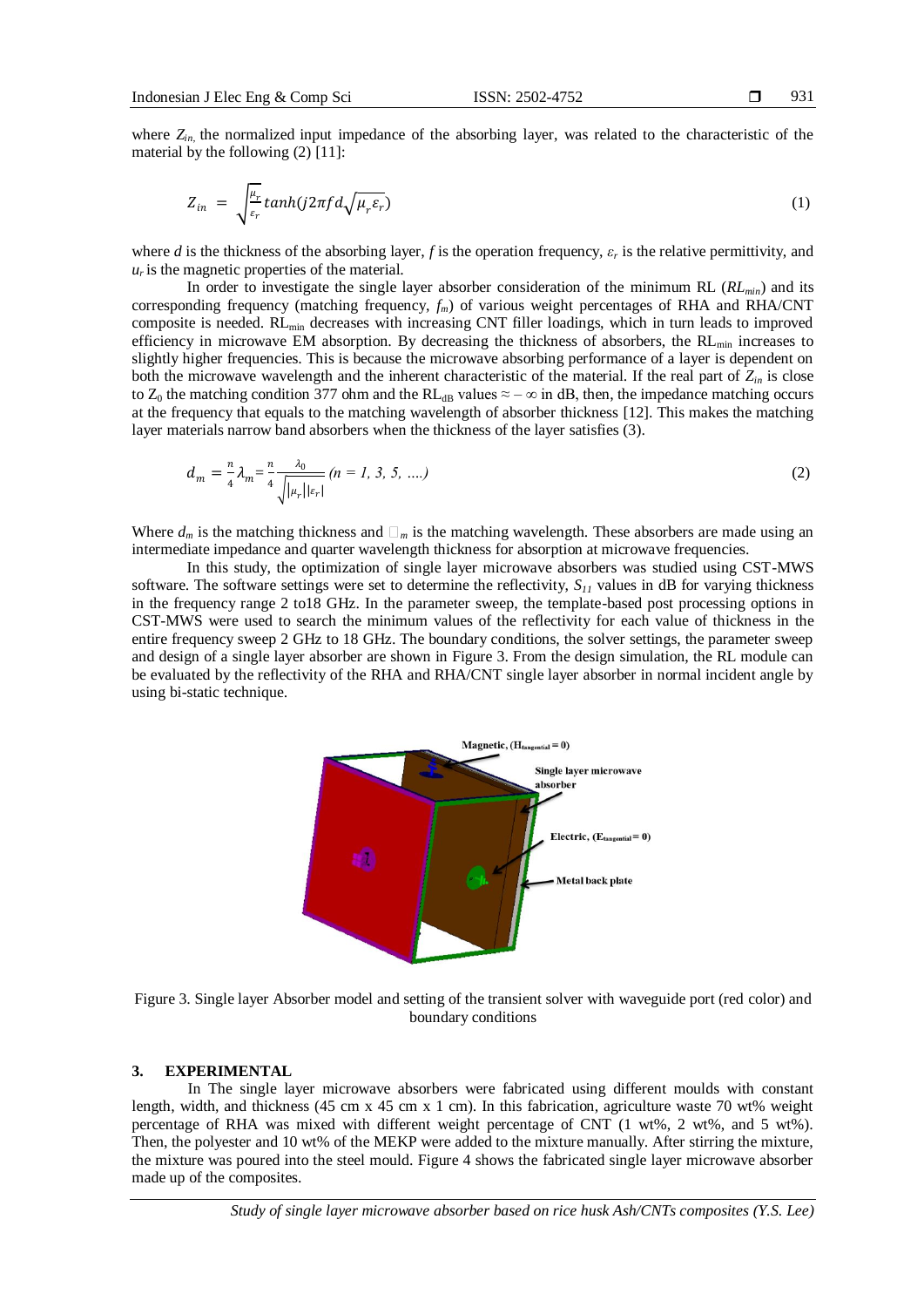

Figure 4. Fabricated single layer RHA/CNTs microwave absorber

The experiment data involve the relative permittivity over 2 GHz to 18 GHz was measured using an Agilent high temperature probe. The Agilent high temperature probe was connected by a coaxial cable to the Agilent performance network analyzer model E8362B with 10 MHz to 20 GHz. The high temperature probe was contacted to the single layer microwave absorber and measured the relative permittivity of the single layer microwave absorber in ambient temperature. The relative permittivity is obtained with the average relative permittivity values from 10 points different of the single layer microwave absorber.

# **4. RESULTS AND DISCUSSION**

# **4.1. Effect of CNT Filler in Single Layer RHA Composites**

Based on Figure 5, the results show that the additional CNT added into the RHA composite (RHA/CNTs) have better absorption (lower reflectivity) and thinner thickness compared with RHA composites. Generally, the RHA/CNTs composite improved absorbing characteristics with a thinner matching thickness as compared with RHA composite at the same operating frequency as shown in Figure 5. The RHA composite with CNTs loading has an improved the RHA composite microwave absorption. For RHA/CNTs-1 composites only with 1 wt% of CNTs loading in the RHA composite, the thickness of RHA/CNTs-5 absorber was 2 mm compared to RHA, 10 mm of absorber. Besides that, the RHA/CNT-5 absorber also has the lower reflectivity compared to RHA absorber at frequency range of 8 GHz to 18 GHz, with the minimum reflectivity at 11.5 GHz of -27 dB. RHA/CNTs-5 also increased in bandwidth from 10 GHz to 13.7 GHz when the reflectivity was less than -10 dB. On the other hand, RHA/CNTs-1 absorber with 9 mm thickness had minimum reflectivity, -40 dB at 10.2 GHz. Such a result stresses how relative permittivity and thickness effect on the composite absorbing properties (in Section 2).



Figure 5. Comparison of the reflectivity of the RHA and RHA/CNTs single layer absorber.

In Figure 6, RHA/CNTs-5 with 1 mm, 2 mm, 3 mm, 4 mm, 5 mm, and 10 mm thickness was presented. The best performance  $(RL = -40$  dB) was observed when the thickness was 3 mm at 7.6 GHz. Similarly, at 4 mm thickness, the value of reflectivity was –33 dB which was higher than the 5 mm thickness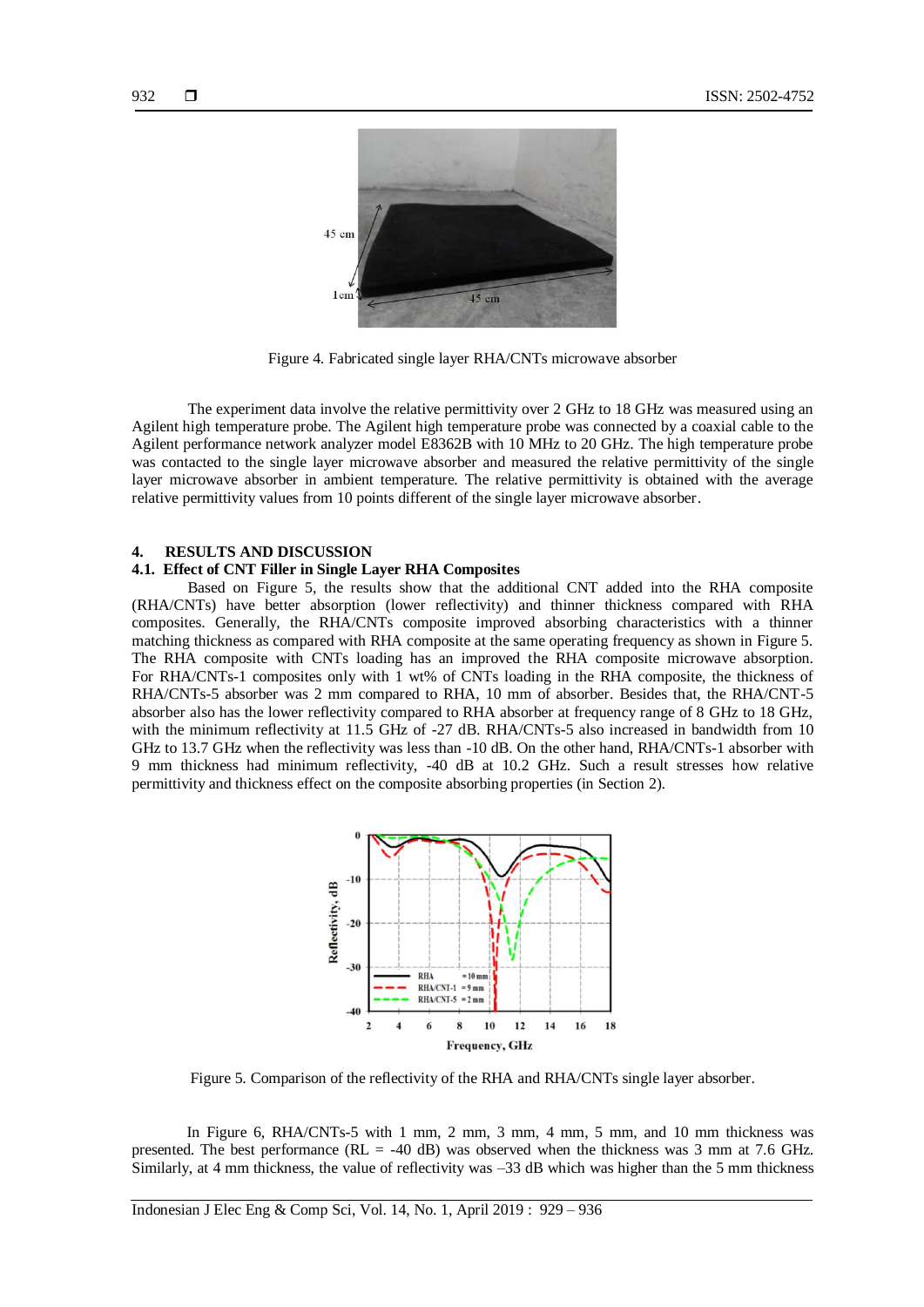with reflectivity of -5.2 dB at 5.7 GHz. However, the composite with RHA/CNTs-5 with 10 mm thickness, the reflectivity values less than -5 dB for over the 2 GHz to 18 GHz frequency range, corresponding to 50 % of the absorption of the incident wave. The RL of the RHA/CNTs-5 with 10 mm did not fall below -5 dB because there was no matching condition between the impedance over the frequency range. This single layer absorber of RHA/CNT-5 with 10 mm thickness does not perform well in the tested frequency range and it also shows that an increase in thickness does not improve the microwave absorption performance. The RHA/CNT-1 and RHA/CNT-5 reflectivity results show that different thickness of single layer absorber leads to different minimum reflectivity (absorption) performance, due to different impedance matching values. Another factor that defines the obtained reflectivity curves and that might be taken into count is the relative permittivity values of the composite. For example, the RHA/CNT-1 composite has lower relative permittivity compare to RHA/CNT-5 which has a lower reflectivity less than -10 dB at higher frequency over 8.4 GHz to 17.8 GHz with a thickness of 5 mm to 10 mm. While, the RHA/CNT-5 composite with similar thickness of 5 mm to 10 mm has reflectivity less than -10 dB at low frequency range 2 GHz to 5.8 GHz.



Figure 6. Effect of thickness of RHA/CNT-5 single layer absorber

### **4.2. Measured and Simulated Single Layer Absorber**

In Figure 7, comparisons made between measured and simulated RHA and RHA/CNTs are presented. It can be noticed that curve indicating the simulated results shows similar behavior with respect to the curve indicating the measured results. Very good agreement is observed between the simulated and measured results. In practice, it has been noticed that the RHA/CNTs composite materials are able to absorb the electromagnetic field much better than the pure RHA composite which had analyzed. The simulated and measured results also take into account both impedance matching condition and dielectric losses of the composite material. For the RHA mixed 2 wt% CNTs (RHA/CNTs-2), the absorption curve illustrates that the simulated reflectivity of the corresponding composites is below -10 dB in the range of 2.2–3.4 GHz and 7.8 GHz to 9.0 GHz, whereas the measured reflectivity is slightly shifted to a lower frequency for below -10 dB at 2.8 GHz to 4.0 GHz and 8.5 GHz to 9.5 GHz.



Figure 7. Comparison of reflectivity performance between measured and simulated of the RHA and RHA/CNTs single layer absorber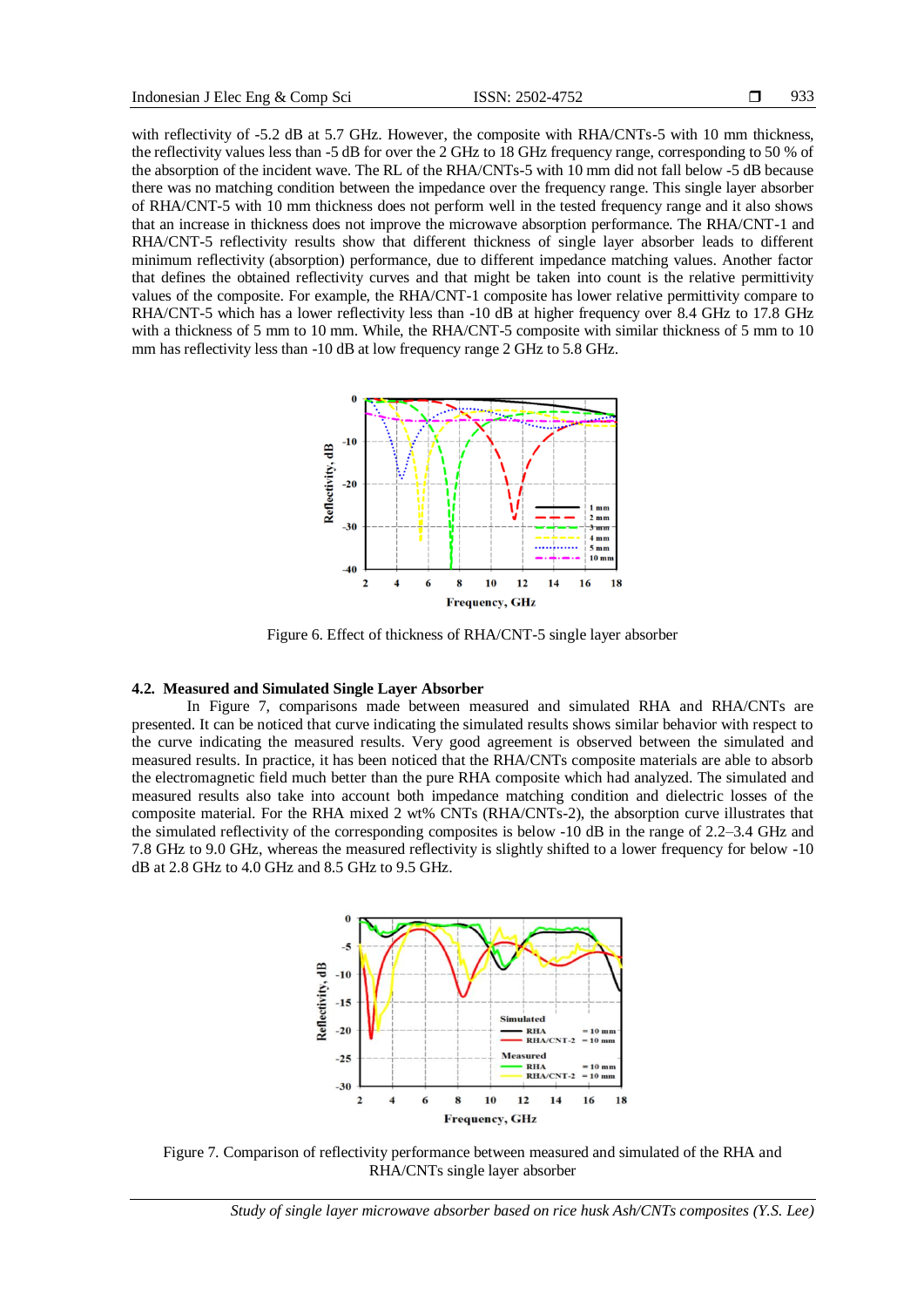In addition, the minimum measured value is -20.4 dB at 3.2 GHz while the simulated value is -21.8 dB at 2.6 GHz. As analyzed, the single layer absorber of RHA/CNTs composites can be used as a tuning absorber, which means shifting the operating frequency range by modifying the thickness of the absorber. When the thickness of the absorbing layer increases, the matching wavelength of the incident wave would increase. Therefore, the matching frequency will switch from a higher frequency to lower frequencies. This RHA/CNTS single layer absorber shows narrowband (resonant frequency) absorption with more than –10 dB (~90 %) reflectivity in specific frequency. The incident and reflected waves resulting in a quarter wavelength reflection which allows the absorber to obtain the minimum reflected energy. For the single layer absorber, it is clearly shows that a small addition of CNTs in the composite will produce efficient fillers that increases its relative permittivity and the thickness of the single layer absorber can be reduced for specific operating frequency. The frequency of single layer absorber can be tuned within the range of 2 GHz to 18 GHz, by simply varying the relative permittivity and/or thickness of composite materials.

### **5. CONCLUSIONS**

The microwave absorber of RHA, RHA/CNTs-1, and RHA/CNTs-5 were optimized using CST-MWS and fabricated in single layer design. The relative permittivity of the RHA, RHA/CNTs-1, RHA/CNTs-2, and RHA/CNTs-5 were measured over 2-18 GHz. This study shows that the carbon nanotube filler added into the RHA composites increased the relative permittivity and microwave absorption performance. From the results, the RHA/CNTs-2 (9mm thickness) and RHA/CNTs-5 (2 mm thickness) of single layer absorber are thinner and better microwave absorption compare to the RHA (10 mm thickness) single layer absorber over 2-18 GHz. The additional of CNTs into the RHA composite can enhances the microwave absorption and reduce the size of single layer absorber of RHA composite. The advantage of single layer absorber is thin, light weight and able to tune the microwave absorption operating frequency.

# **ACKNOWLEDGEMENTS**

This research was funded by the grant of Fundamental Research Grant Scheme (No. 9003-00591) under Ministry of Education, Malaysia.

#### **REFERENCES**

- [1] Y. S. Lee, M. F. B. A. Malek, E. M. Cheng, W. W. Liu, K. Y. You, M. N. Iqbal, F. H. Wee, S. F. Khor, L. Zahid, and M. F. bin Haji Abd Malek, "Experimental determination of the performance of rice husk-carbon nanotube composites for absorbing microwave signals in the frequency range of 12.4-18 GHz," *Prog. Electromagn. Res.*, vol. 140, pp. 795–812, 2013.
- [2] L. Zahid, F. Malek, H. Nornikman, N. A. M. Affendi, A. Ali, N. Hussin, B. H. Ahmad, and M. Z. A. Abd Aziz, "Development Of Pyramidal Microwave Absorber Using Sugar Cane Bagasse (Scb)," *Prog. Electromagn. Res.*, vol. 137, pp. 687–702, 2013.
- [3] M. F. B. A. Malek, E. M. Cheng, O. Nadiah, H. Nornikman, M. Ahmed, M. Z. A. Abdul Aziz, A. R. Othman, P. J. Soh, A. A. A.-H. Azremi, A. Hasnain, and M. N. Taib, "Rubber Tire Dust-Rice Husk Pyramidal Microwave Absorber," *Prog. Electromagn. Res.*, vol. 117, pp. 449–477, 2011.
- [4] M. N. Iqbal, M. F. Malek, Y. S. Lee, L. Zahid, and M. S. Mezan, "A Study of the Anechoic Performance of Rice Husk-Based, Geometrically Tapered, Hollow Absorbers," *Int. J. Antennas Propag.*, vol. 2014, pp. 1–9, 2014.
- [5] L. Zahid, M. F. A. Malek, C. E. Meng, L. W. Wen, L. Y. Seng, A. Z. Abdullah, N. S. M. Noorpi, N. M. Mokhtar, and M. A. Jusoh, "Performance of Sugarcane Bagasse and Rubber Tire Dust Microwave Absorber in Ku Band Frequency," *Theory Appl. Appl. Electromagn.*, pp. 207–214, 2015.
- [6] M. N. Iqbal, M. F. B. A. Malek, Y. S. Lee, L. Zahid, M. I. Hussain, M. F. bin Haji Abd Malek, N. F. Mohamed Yusof, N. Saudin, N. A. Abu Talib, I. M Nadeem, M. Fareq, A. Malek, S. L. Yeng, Z. Liyana, M. N. Iqbal, M. I. Hussain, F. H. Mohd, A. Malek, M. Y. Nur Fairuz, and others, "A simple technique for improving the anechoic performance of a pyramidal absorber," *Prog. Electromagn. Res. M*, vol. 32, pp. 129–143, 2013.
- [7] M. N. Iqbal, M. F. bin A. Malek, S. H. Ronald, M. S. Bin Mezan, K. M. Juni, and R. Chat, "A Study of the EMC Performance of a Graded-Impedance, Microwave, Rice-Husk Absorber," *Prog. Electromagn. Res.*, vol. 131, pp. 19–44, 2012.
- [8] K.-Y. Park, J.-H. Han, S.-B. Lee, J.-B. Kim, J.-W. Yi, and S.-K. Lee, "Fabrication and electromagnetic characteristics of microwave absorbers containing carbon nanofibers and NiFe particles," *Compos. Sci. Technol.*, vol. 69, no. 7–8, pp. 1271–1278, Jun. 2009.
- [9] Y. Zhai, Y. Zhang, and W. Ren, "Electromagnetic characteristic and microwave absorbing performance of different carbon-based hydrogenated acrylonitrile–butadiene rubber composites," *Mater. Chem. Phys.*, vol. 133, no. 1, pp. 176–181, Mar. 2012.
- [10] B. Belaabed, J. L. Wojkiewicz, S. Lamouri, N. El Kamchi, and T. Lasri, "Synthesis and characterization of hybrid conducting composites based on polyaniline/magnetite fillers with improved microwave absorption properties," *J. Alloys Compd.*, vol. 527, pp. 137–144, Jun. 2012.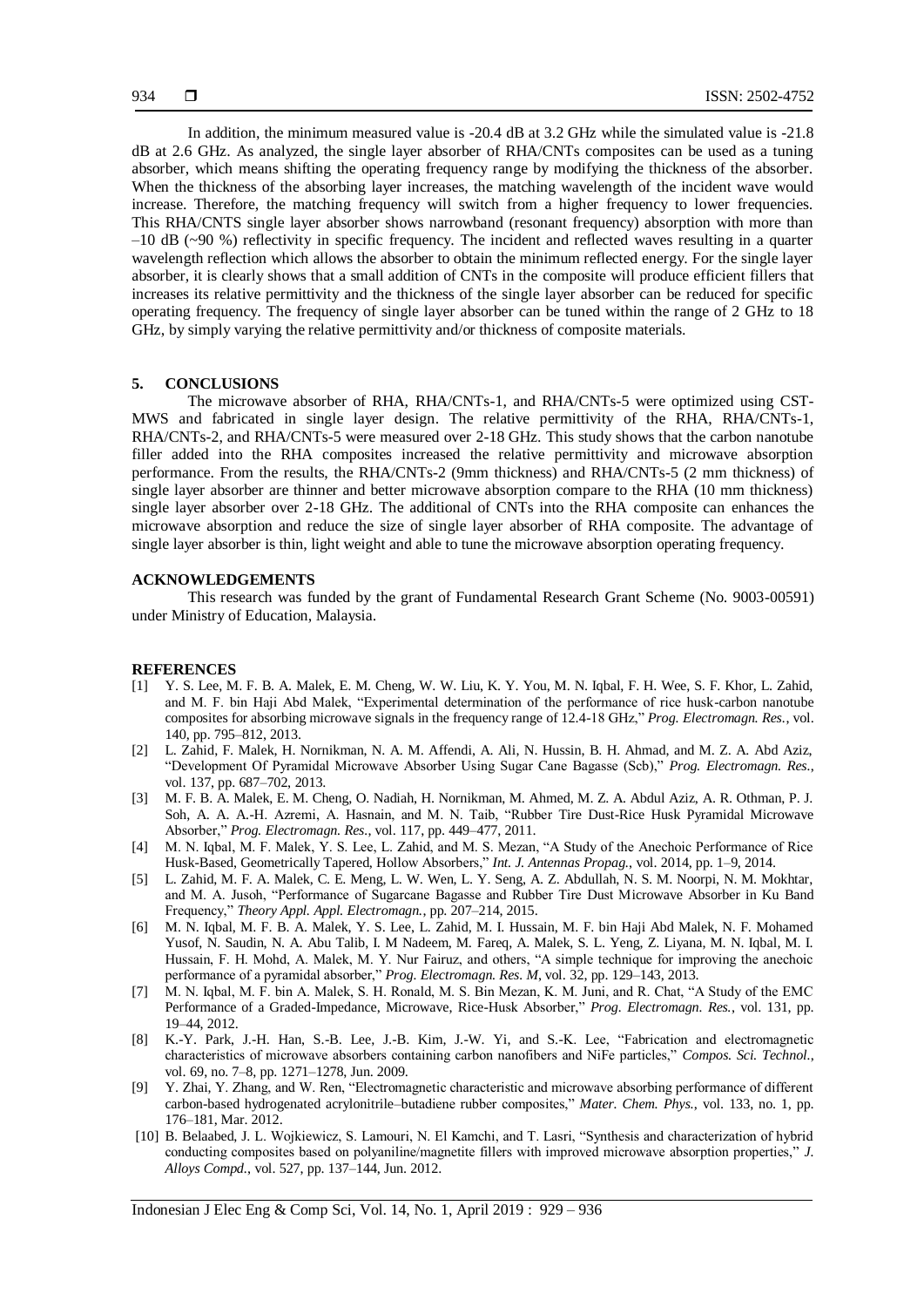935

- [11] F. Xu, L. Ma, Q. Huo, M. Gan, and J. Tang, "Microwave absorbing properties and structural design of microwave absorbers based on polyaniline and polyaniline/magnetite nanocomposite," *J. Magn. Magn. Mater.*, vol. 374, pp. 311–316, Jan. 2015.
- [12] D. Micheli, C. Apollo, R. Pastore, and M. Marchetti, "X-Band microwave characterization of carbon-based nanocomposite material, absorption capability comparison and RAS design simulation," *Compos. Sci. Technol.*, vol. 70, no. 2, pp. 400–409, 2010.

# **BIOGRAPHIES OF AUTHORS**

| Dr. Lee Yeng Seng is a Senior Lecturer at the Department of Electronic Engineering<br>Technology, Faculty of Engineering Technology, Universiti Malaysia Perlis (UniMAP),<br>Malaysia. He received his Ph.D. in communication engineering from the School of Computer<br>and Communication Engineering at Universiti Malaysia Perlis (UniMAP), Malaysia. He also a<br>member of IET, BEM, MBOT, IEEE and IEEE Microwave Theory and Techniques Society. His<br>research interests include dielectric material characterization, microwave absorber, Frequency<br>Selective Surface (FSS), and antenna.                                                                                                                                                                                                                                                                                                                                                                                                                                                                                                         |
|---------------------------------------------------------------------------------------------------------------------------------------------------------------------------------------------------------------------------------------------------------------------------------------------------------------------------------------------------------------------------------------------------------------------------------------------------------------------------------------------------------------------------------------------------------------------------------------------------------------------------------------------------------------------------------------------------------------------------------------------------------------------------------------------------------------------------------------------------------------------------------------------------------------------------------------------------------------------------------------------------------------------------------------------------------------------------------------------------------------|
| Dr. Wee Fwen Hoon was born in Kuala Lumpur, Malaysia in 1985. She received her B.Eng and<br>Ph.D. degrees in Communication Engineering from Universiti Malaysia Perlis (UniMAP),                                                                                                                                                                                                                                                                                                                                                                                                                                                                                                                                                                                                                                                                                                                                                                                                                                                                                                                              |
| Malaysia in 2009 and 2013, respectively. In 2009, she was granted a fellowship from Ministry of<br>Higher Education (MoHE) for postgraduate research study in Universiti Malaysia Perlis<br>(UniMAP). She is currently a Senior Lecturer and has a position as a Program Chairperson for<br>Communication Engineering at the School of Computer and Communication Engineering,<br>UniMAP, Malaysia. Her research interests include dielectric resonator antennas, ferroelectric<br>ceramics, microstrip antennas, array antenna, advance materials include agricultural waste and<br>their applications. She was one of the recipient of the Young Scientist Award in UniMAP for<br>two consecutive years in 2017 and 2018 with over 60 publications, including books,<br>book chapters, ISI journal and international conference papers as well as patents. Her H-Index<br>achievement is 8. She is actively a member of few Professional board such as Board of<br>Engineering Malaysia (BEM), Institute of Engineering Technology (IET), and Institute of<br>Electrical and Electronic Engineering (IEEE). |
| Dr. You Kok Yeow was born in 1977. He obtained his B.Sc Physics (Honours) degree in                                                                                                                                                                                                                                                                                                                                                                                                                                                                                                                                                                                                                                                                                                                                                                                                                                                                                                                                                                                                                           |
| Universiti Kebangsaan Malaysia in 2001. He pursued his MSc. In Microwave at the Faculty of<br>Science in 2003 and his Ph.D in Wave Propagation at the Institute for Mathematical Research in<br>2006 at Universiti Putra Malaysia. Recently, he is senior lecturer at Communication Engineering<br>Department, Faculty of Electrical Engineering, Universiti Teknologi Malaysia. His main<br>personal research interest is in the microwave theory, simulation, and measurements, which is<br>focusing on the development of microwave passive devices and sensors for agricultural and<br>medical applications.                                                                                                                                                                                                                                                                                                                                                                                                                                                                                              |
| Dr. Liyana Binti Zahid received the B.Eng (Hons) and PhD Degree in Communication                                                                                                                                                                                                                                                                                                                                                                                                                                                                                                                                                                                                                                                                                                                                                                                                                                                                                                                                                                                                                              |
| Engineering from University Malaysia Perlis (UniMAP), in 2012 and 2017 respectively. She has<br>been a Senior Lecturer with the Faculty of Engineering Technology (Electronic Department),<br>UniMAP, Malaysia since 2017. Her current research interests include RF and microwave<br>technologies                                                                                                                                                                                                                                                                                                                                                                                                                                                                                                                                                                                                                                                                                                                                                                                                            |
| Dr. Chia Yew Lee was born in 1988. He received the Bachelor's degree in Electrical                                                                                                                                                                                                                                                                                                                                                                                                                                                                                                                                                                                                                                                                                                                                                                                                                                                                                                                                                                                                                            |
| Engineering (computer) from Universiti Teknologi Malaysia (UTM), Skudai, Malaysia, in 2012.<br>He pursued his Ph.D. in Microwave Medical Instrument at the Faculty of Biosciences & Medical<br>Engineering in 2017 in UTM.                                                                                                                                                                                                                                                                                                                                                                                                                                                                                                                                                                                                                                                                                                                                                                                                                                                                                    |
|                                                                                                                                                                                                                                                                                                                                                                                                                                                                                                                                                                                                                                                                                                                                                                                                                                                                                                                                                                                                                                                                                                               |

*Study of single layer microwave absorber based on rice husk Ash/CNTs composites (Y.S. Lee)*